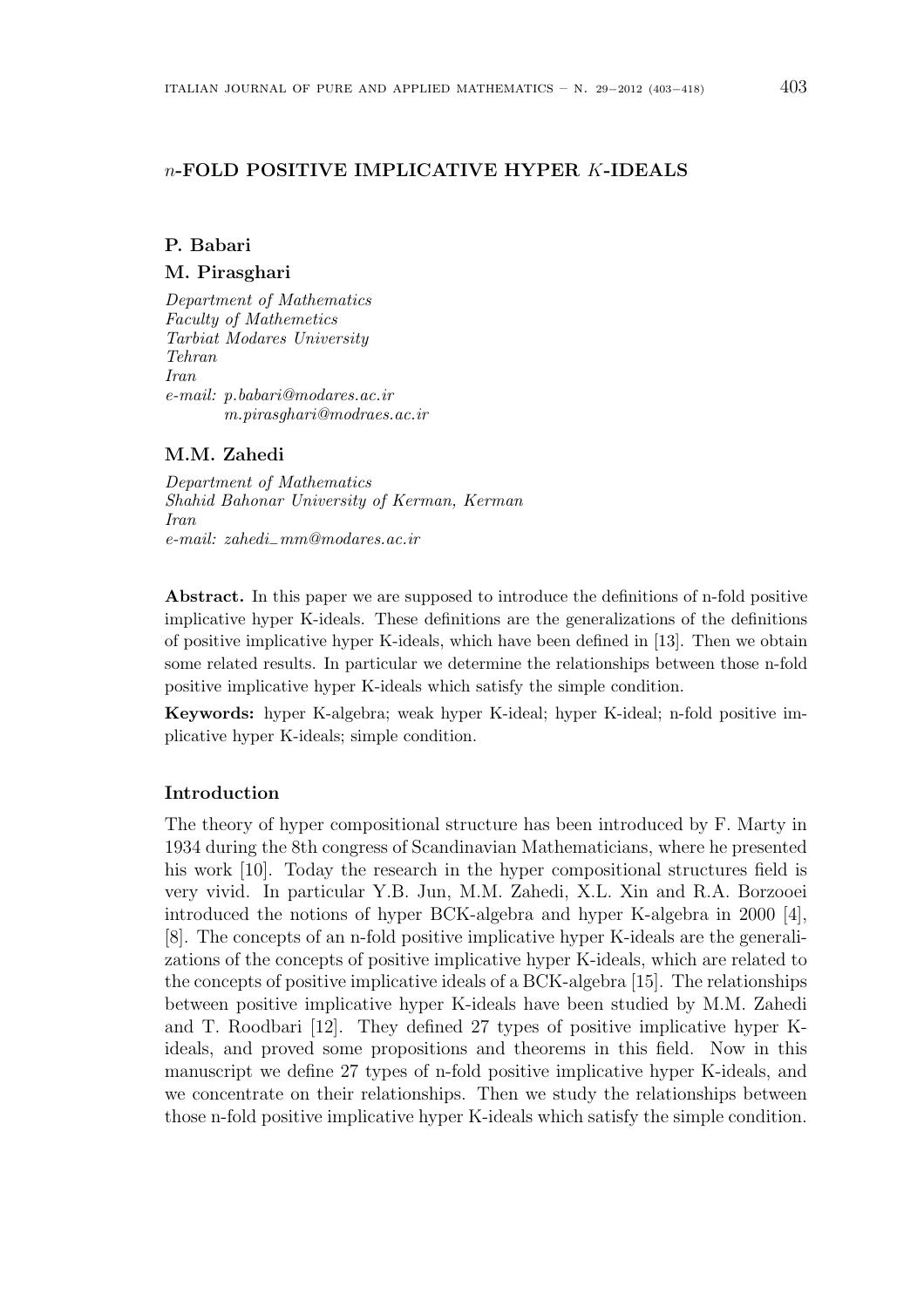### 1. Preliminaries

In this paper we use the definitions of hyper K-algebra and hyper K-ideal as the most important definitions.

**Definition 1.1.** [4] Let H be a nonempty set, and " $\circ$ " be a hyperoperation on H, that "  $\circ$  " is a function from  $H \times H$  to  $P^*(H) = P(H) \cdot \emptyset$ . Then H is called a hyper K-algebra if it contains "0" and satisfies the following axioms:

 $HK-1$   $(x \circ z) \circ (y \circ z) < x \circ y;$  $HK - 2$   $(x \circ y) \circ z = (x \circ z) \circ y;$  $HK - 3$   $x < x$ ;  $HK-4 \quad x < y, y < x \Rightarrow x = y;$  $HK - 5 \quad 0 < x;$ 

for all  $x, y, z \in H$ , where  $x \leq y$  is defined by  $0 \in x \circ y$  and for every  $A, B \subseteq H$ ,  $A < B$  is defined by  $\exists a \in A$ ,  $\exists b \in B$  such that  $a < b$ .

Note that if  $A, B \subseteq H$ , then by  $A \circ B$  we mean that the subset  $\bigcup a \circ b$  of H for all  $a \in A$  and  $b \in B$ .

**Theorem 1.2.**[2] Let  $(H, \circ, 0)$  be a hyper K-algebra. Then for all  $x, y, z \in H$  and for all non-empty subsets  $A, B$  and  $C$  of  $H$  the following relations hold:

- (1)  $(x \circ y) < z \Leftrightarrow (x \circ z) < y;$
- (2)  $(x \circ z) \circ (x \circ y) < (y \circ z);$
- (3)  $x \circ (x \circ y) \leq y$ ;
- $(4)$   $x \circ y \leq x$ ;
- $(5)$   $A \circ B \leq A$ ;
- (6)  $A \subseteq B \Rightarrow A \leq B$ ;
- $(7)$   $x \in x \circ 0;$
- (8) (A◦C)◦(A◦B)<(B◦C);
- $(9)$   $(AoC) \circ (BoC) < (AoB);$
- $(10)$   $(AoB) < C \Leftrightarrow (AoC) < B;$
- $(11)$   $A \circ B \leq A$ ;
- $(12)$   $(AoC) \circ B = (AoB) \circ C;$

**Theorem 1.3.** [6] Let  $x,y,z$  be some elements in hyper K-algebra H. Then the following hold:

- (1)  $x < y$  implies that  $z \circ y < z \circ x$ ,
- (2)  $x < y$  implies that  $x \circ z < y \circ z$ .

**Definition 1.4.** [2] Let I be a nonempty subset of a hyper K-algebra H and  $0 \in I$ . Then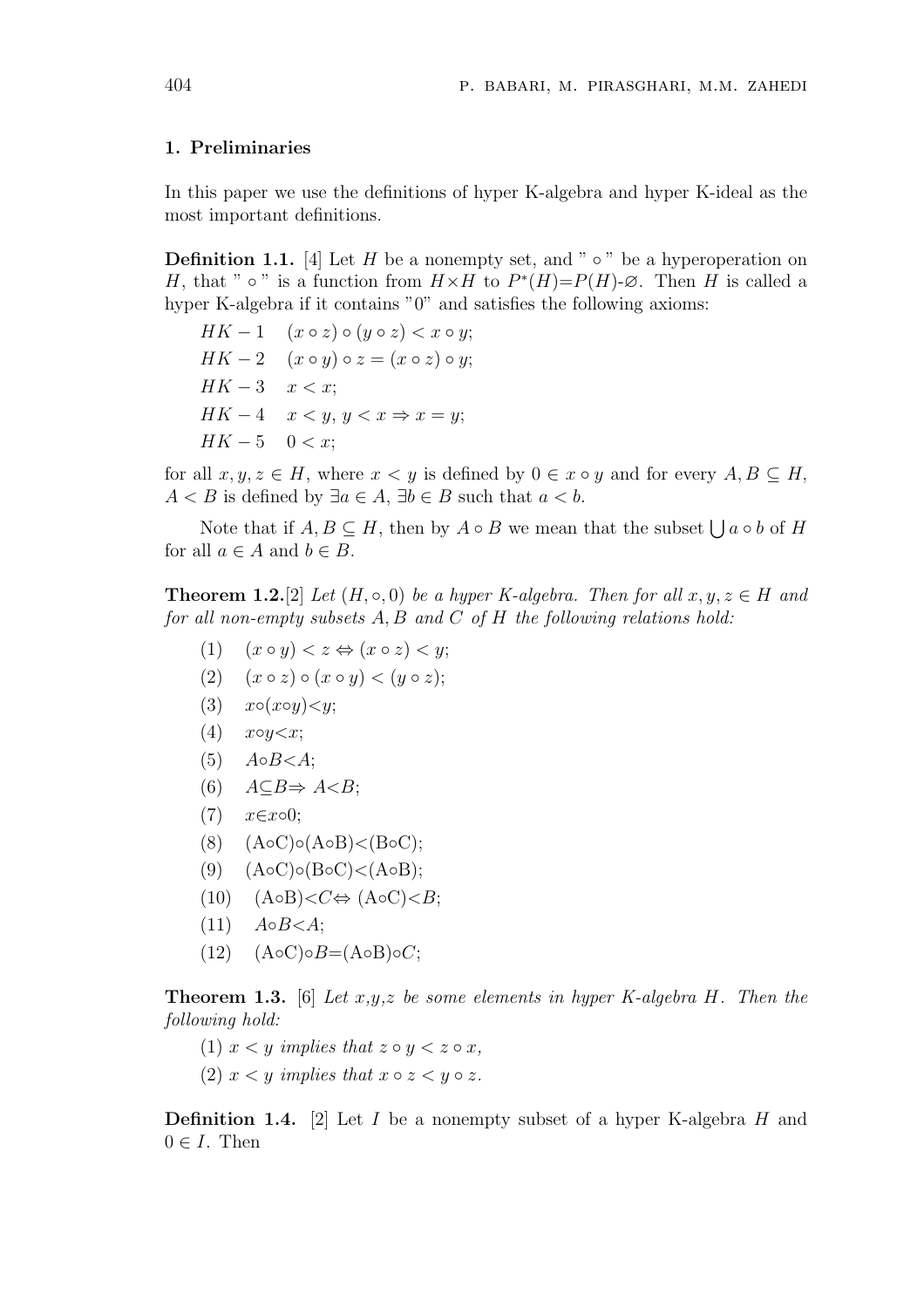- (1) I is called a weak hyper K-ideal of H if  $x \circ y \subseteq I$  and  $y \in I$  imply that  $x \in I$ for all  $x, y \in H$ .
- (2) I is called a hyper K-ideal of H if  $x \circ y < I$  and  $y \in I$  imply that  $y \in I$  for all  $x, y \in H$ .

Note that in any hyper K-algebra  $H$ ,  $\{0\} \subseteq H$  is a hyper K-ideal.

**Theorem 1.5.** [2] Any hyper K-ideal of a hyper K-algebra H is a weak hyper K-ideal.

**Definition 1.6.** [3] Let I be a nonempty subset of a hyper K-algebra H. Then we say that I is closed, whenever  $x \leq y$ ,  $y \in I$  imply that  $x \in I$  for all  $x, y \in H$ .

**Definition 1.7.** [2] Let H be a hyper K-algebra. An element  $a \in H$  is called a left (resp. right) scalar if  $|a \circ x| = 1$  (resp.  $|x \circ a| = 1$ ) for all  $x \in H$ .

**Theorem 1.8.** [12] Let I be a hyper K-ideal of a hyper K-algebra H. Then the following statements are equivalent:

 $(1)$   $(x \circ y) < I$ .

subsets A and B of H.

 $(2)$   $(x \circ y) \cap I \neq \varnothing$ .

**Definition 1.9.** [12] Let  $H = \{0,1,2\}$  be a hyper K-algebra. We say that H satisfies the simple condition if the conditions  $1 \nless 2$  and  $2 \nless 1$  hold.

**Definition 1.10.** [12] A hyper K-algebra H is called simple if for all distinct elements  $a, b \in H - 0$ ,  $a \nless b$  and  $b \nless a$ .

**Theorem 1.11.** [12] Let  $H$  satisfies the simple condition. Then,

(i)  $a \circ 0 = \{a\}$ , for all  $a \in H - \{0\}$ , (ii)  $a \in a \circ b$ , for all distinct elements  $a, b \in H$ , (iii)  $H - \{a\} \subseteq H \circ a$ , for all  $a \in H$ , (iv)  $a \in b \circ c \Longleftrightarrow c \in b \circ a$ , for all distinct elements  $a, c \in H$ , and  $b \in H - \{0\}$ , (v)  $x < x \circ a \iff x \in x \circ a$ , for all  $a, x \in H$ , (vi)  $A < A \circ b \Longleftrightarrow A \cap (A \circ b) \neq \emptyset$ , for all  $b \in H$  and  $\emptyset \neq A \subseteq H$ , (vii)  $(x \circ y) \circ z < x \circ (y \circ z)$ , for all  $x, y, z \in H$ , (viii) If  $0 \in I \subseteq H$ , then  $A \circ B < I \iff (A \circ B) \cap I \neq \emptyset$ , for all non-empty

In the rest of this paper, by  $H$  we denote a hyper K-algebra.

#### 2. n-fold positive implicative hyper K-ideals

In this section we define the notions of n-fold positive implicative hyper K-ideals of types  $1',2',3',$  and  $4'$ . Then we define 27 other types, and we give many examples to show that these notions are different from each other. Finally we prove some theorems and obtain some related result.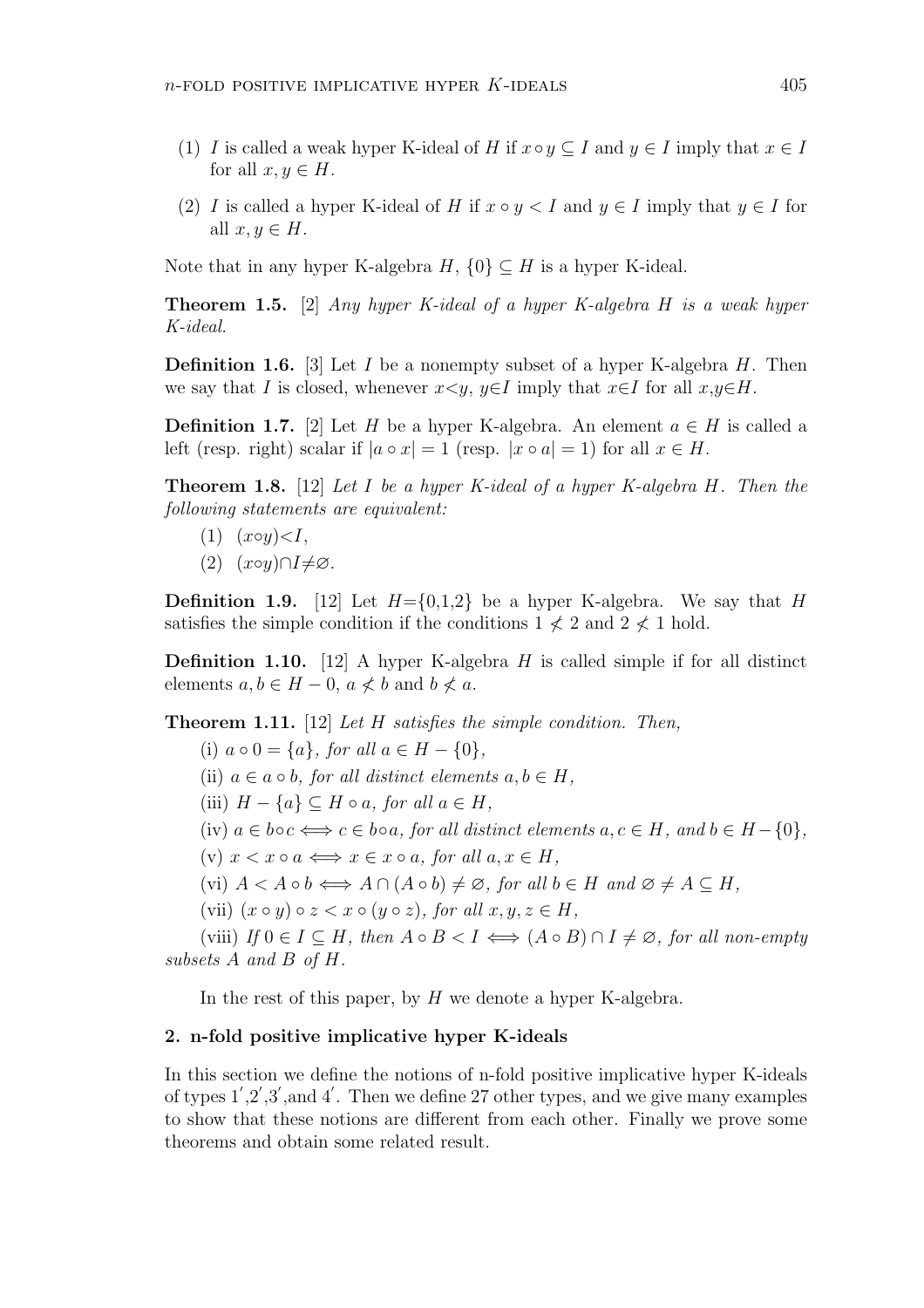**Definition 2.1.** Let I be a nonempty subset of a hyper K-algebra  $H$  such that  $o\in I$ . If n is a natural number, then I is called an n-fold positive implicative hyper K-ideal of

- (i) type 1', if for all  $x,y \in H$ ,  $x \circ y^{n+1} \subseteq I$  implies that  $x \circ y^n \subseteq I$ ,
- (ii) type 2', if for all  $x,y \in H$ ,  $x \circ y^{n+1} \subseteq I$  implies that  $x \circ y^n \leq I$ ,
- (iii) type 3', if for all  $x,y \in H$ ,  $x \circ y^{n+1} < I$  implies that  $x \circ y^n \subseteq I$ ,
- (v) type 4', if for all  $x,y \in H$ ,  $x \circ y^{n+1} < I$  implies that  $x \circ y^n < I$ .

Theorem 2.2. Let A be a weak hyper K-ideal and I be hyper K-ideal of hyper K-algebra H such that  $I\subseteq A$ . If I is an n-fold positive implicative hyper K-ideal of type  $1'$  or  $3'$ , so is A.

**Proof.** Assume I is an n-fold positive implicative hyper K-ideal of type  $1'$ , and  $x \circ y^{n+1} \subseteq A$ . Then by Theorem 1.2  $x \circ y^{n+1} \leq A$ . Since  $0 \in (x \circ y^{n+1}) \circ (x \circ y^{n+1})$ , and  $0 \in I$ , we obtain  $0 \in ((x \circ y^{n+1}) \circ (x \circ y^{n+1})) \circ I$ . Therefore we have

 $(x \circ (x \circ y^{n+1})) \circ y^{n+1} = (x \circ y^{n+1}) \circ (x \circ y^{n+1}) < I$ 

On the other hand,  $I$  is an n-fold positive implicative hyper K-ideal of type  $1'$ . So,  $(x \circ (x \circ y^{n+1})) \circ y^n \subseteq I$ . Hence,  $(x \circ (x \circ y^{n+1})) \circ y^n \subseteq A$ , thus  $(x \circ y^n) \circ (x \circ y^{n+1}) \subseteq A$ . Moreover, A is a weak hyper K-ideal and  $x \circ y^{n+1} \subseteq A$ . So,  $x \circ y^{n} \subseteq A$ . It means A is an n-fold positive implicative hyper K-ideal of type  $1'$ .

Similarly, we can prove for type  $3'$ .

Theorem 2.3. Let A and I be hyper K-ideals of hyper K-algebra H such that  $I\subseteq A$ . If I is an n-fold positive implicative hyper K-ideal of type 2' or 4', so is A.

**Proof.** Assume I is an n-fold positive implicative hyper K-ideal of type  $2'$ , and  $x \circ y^{n+1} \subseteq A$ . Then by Theorem 1.2  $x \circ y^{n+1} < A$ .

Since  $(x \circ (x \circ y^{n+1})) \circ y^{n+1} = (x \circ y^{n+1}) \circ (x \circ y^{n+1}) < I$ , so  $(x \circ (x \circ y^{n+1})) \circ y^{n+1} < I$ . By hypothesis  $I$  is an n-fold positive implicative hyper K-ideal of type  $2'$ , we have  $(x \circ (x \circ y^{n+1})) \circ y^n \leq I$ . Therefore,  $(x \circ (x \circ y^{n+1})) \circ y^n \leq A$ , thus,  $(x \circ y^n) \circ (x \circ y^{n+1}) \leq A$ . Moreover, A is a hyper K-ideal and  $x \circ y^{n+1} \subseteq A$ , therefore  $x \circ y^n \leq A$ . It means A is an n-fold positive implicative hyper K-ideal of type  $2'$ .

Similarly, we can prove for type  $4'$ .

**Definition 2.4.** Let  $I$  be a nonempty subset of a hyper K-algebra  $H$ , such that  $0 \in I$ . If n is a natural number, then I is called an n-fold positive implicative hyper K-ideal of:

- (i) type 1, if for all  $x,y,z \in H$ ,  $(x \circ y) \circ z^n \subseteq I$  and  $(y \circ z^n) \subseteq I$  imply that  $(x \circ z^n) \subseteq I$ ,
- (ii) type 2, if for all  $x,y,z \in H$ ,  $(x \circ y) \circ z^n \subseteq I$  and  $(y \circ z^n) \subseteq I$  imply that  $(x \circ z^n) \cap I \neq \varnothing,$
- (iii) type 3, if for all  $x,y,z \in H$ ,  $(x \circ y) \circ z^n \subseteq I$  and  $(y \circ z^n) \subseteq I$  imply that  $(x \circ z^n) < I$ ,
- (iv) type 4, if for all  $x,y,z \in H$ ,  $(x \circ y) \circ z^n \subseteq I$  and  $(y \circ z^n) \cap I \neq \emptyset$  imply that  $(x \circ z^n) \subseteq I$ ,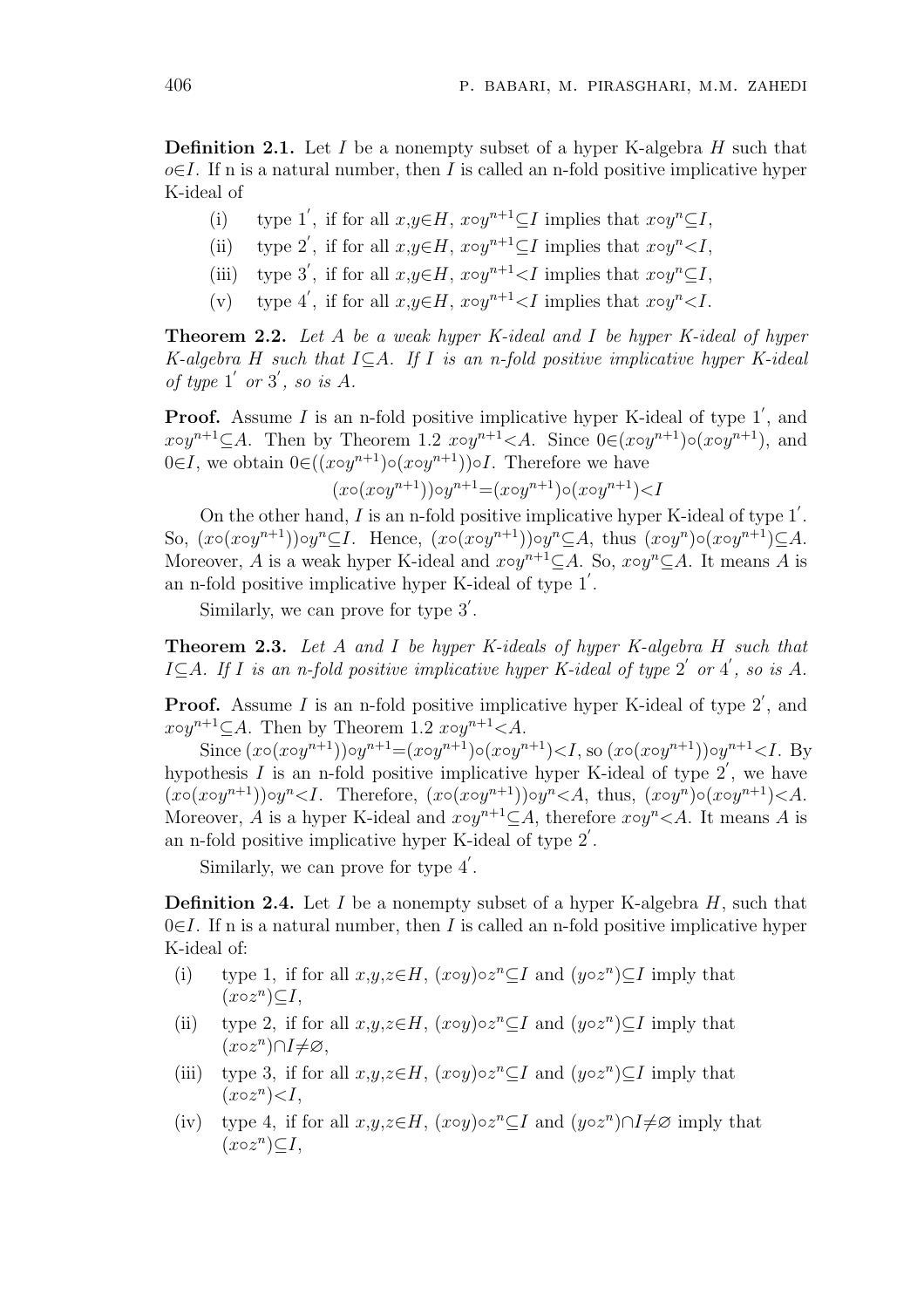- (v) type 5, if for all  $x,y,z \in H$ ,  $(x \circ y) \circ z^n \subseteq I$  and  $(y \circ z^n) \cap I \neq \emptyset$ imply that  $(x \circ z^n) \cap I \neq \emptyset$ ,
- (vi) type 6, if for all  $x,y,z \in H$ ,  $(x \circ y) \circ z^n \subseteq I$  and  $(y \circ z^n) \cap I \neq \emptyset$ imply that  $(x \circ z^n) < I$ ,
- (vii) type 7, if for all  $x,y,z \in H$ ,  $(x \circ y) \circ z^n \subseteq I$  and  $(y \circ z^n) < I$ imply that  $(x \circ z^n) < I$ ,
- (viii) type 8, if for all  $x,y,z \in H$ ,  $(x \circ y) \circ z^n \subseteq I$  and  $(y \circ z^n) < I$ imply that  $(x \circ z^n) \cap I \neq \emptyset$ ,
- (ix) type 9, if for all  $x,y,z \in H$ ,  $(x \circ y) \circ z^n \subseteq I$  and  $(y \circ z^n) < I$ imply that  $(x \circ z^n) \subseteq I$ ,
- (x) type 10, if for all  $x,y,z \in H$ ,  $((x \circ y) \circ z^n) \cap I \neq \emptyset$  and  $(y \circ z^n) \subseteq I$ imply that  $(x \circ z^n) \cap I \neq \emptyset$ ,
- (xi) type 11, if for all  $x,y,z \in H$ ,  $((x \circ y) \circ z^n) \cap I \neq \emptyset$  and  $(y \circ z^n) \subseteq I$ imply that  $(x \circ z^n) \subseteq I$ ,
- (xii) type 12, if for all  $x,y,z \in H$ ,  $((x \circ y) \circ z^n) \cap I \neq \emptyset$  and  $(y \circ z^n) \subseteq I$ imply that  $(x \circ z^n) < I$ ,
- (xiii) type 13, if for all  $x,y,z \in H$ ,  $((x \circ y) \circ z^n) \cap I \neq \emptyset$  and  $(y \circ z^n) \cap I \neq \emptyset$ imply that  $(x \circ z^n) \subseteq I$ ,
- (xiv) type 14, if for all  $x,y,z \in H$ ,  $((x \circ y) \circ z^n) \cap I \neq \emptyset$  and  $(y \circ z^n) \cap I \neq \emptyset$ imply that  $(x \circ z^n) \cap I \neq \emptyset$ ,
- (xv) type 15, if for all  $x,y,z \in H$ ,  $((x \circ y) \circ z^n) \cap I \neq \emptyset$  and  $(y \circ z^n) \cap I \neq \emptyset$ imply that  $(x \circ z^n) < I$ ,
- (xvi) type 16, if for all  $x,y,z \in H$ ,  $((x \circ y) \circ z^n) \cap I \neq \emptyset$  and  $(y \circ z^n) < I$ imply that  $(x \circ z^n) < I$ ,
- (xvii) type 17, if for all  $x,y,z \in H$ ,  $((x \circ y) \circ z^n) \cap I \neq \emptyset$  and  $(y \circ z^n) < I$ imply that  $(x \circ z^n) \cap I \neq \emptyset$ ,
- (xviii) type 18, if for all  $x,y,z \in H$ ,  $((x \circ y) \circ z^n) \cap I \neq \emptyset$  and  $(y \circ z^n) < I$ imply that  $(x \circ z^n) \subseteq I$ ,
- (xix) type 19, if for all  $x,y,z \in H$ ,  $(x \circ y) \circ z^n \leq I$  and  $(y \circ z^n) \cap I \neq \emptyset$ imply that  $(x \circ z^n) < I$ ,
- (xx) type 20, if for all  $x,y,z \in H$ ,  $(x \circ y) \circ z^n < I$  and  $(y \circ z^n) \cap I \neq \emptyset$ imply that  $(x \circ z^n) \subseteq I$ ,
- (xxi) type 21, if for all  $x,y,z \in H$ ,  $(x \circ y) \circ z^n < I$  and  $(y \circ z^n) \cap I \neq \emptyset$ imply that  $(x \circ z^n) \cap I \neq \emptyset$ ,
- (xxii) type 22, if for all  $x,y,z \in H$ ,  $(x \circ y) \circ z^n < I$  and  $(y \circ z^n) \subseteq I$ imply that  $(x \circ z^n) \subseteq I$ ,
- (xxiii) type 23, if for all  $x,y,z \in H$ ,  $(x \circ y) \circ z^n < I$  and  $(y \circ z^n) \subseteq I$ imply that  $(x \circ z^n) < I$ ,
- (xxiv) type 24, if for all  $x,y,z \in H$ ,  $(x \circ y) \circ z^n < I$  and  $(y \circ z^n) \subseteq I$ imply that  $(x \circ z^n) \cap I \neq \emptyset$ ,
- (xxv) type 25, if for all  $x,y,z \in H$ ,  $(x \circ y) \circ z^n < I$  and  $(y \circ z^n) < I$ imply that  $(x \circ z^n) < I$ ,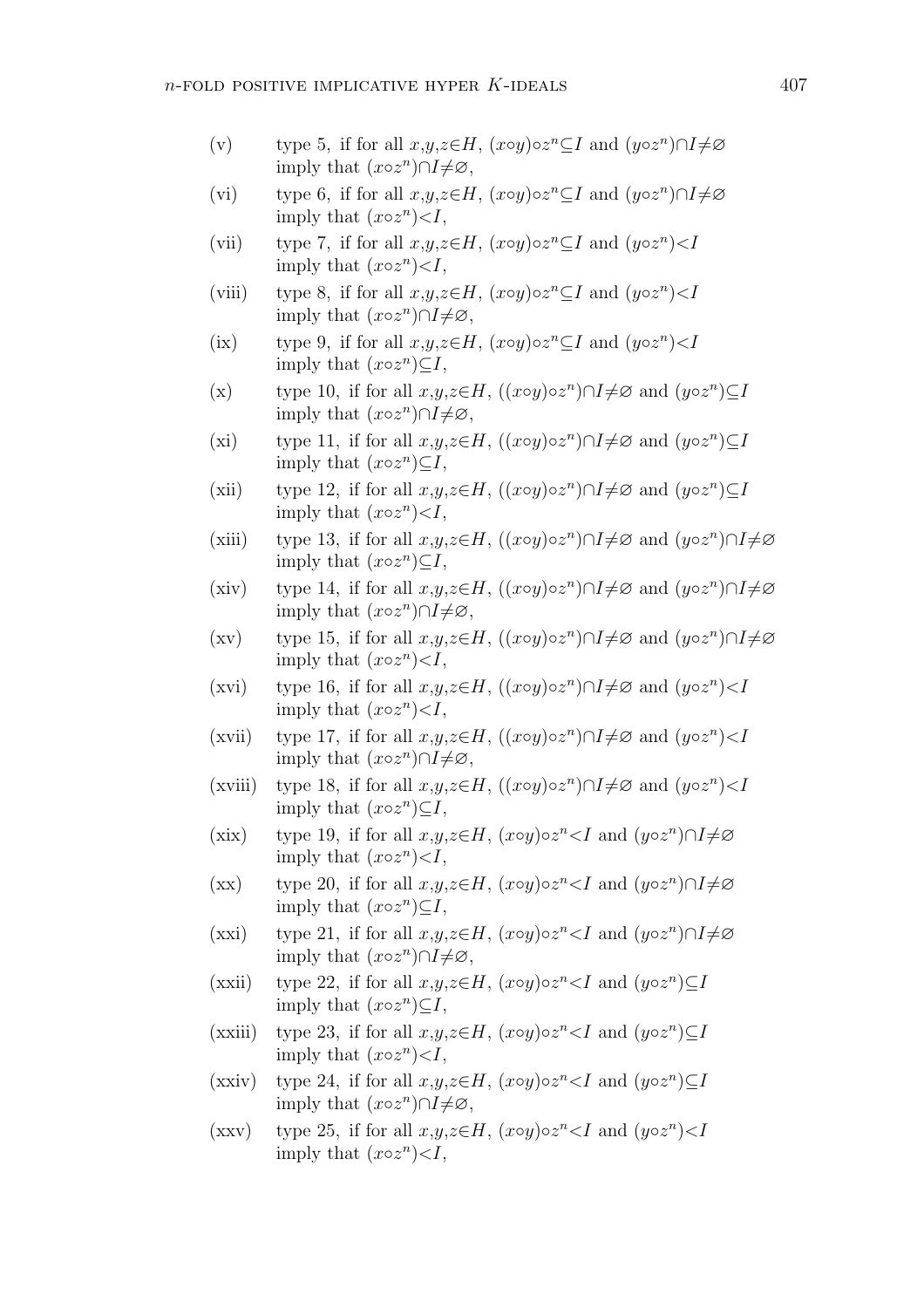- (xxvi) type 26, if for all  $x,y,z \in H$ ,  $(x \circ y) \circ z^n < I$  and  $(y \circ z^n) < I$ imply that  $(x \circ z^n) \cap I \neq \emptyset$ , (xxvii) type 27, if for all  $x,y,z \in H$ ,  $(x \circ y) \circ z^n < I$  and  $(y \circ z^n) < I$
- imply that  $(x \circ z^n) \subseteq I$ .

For simplicity of notation we use n-fold PIHKI instead of n-fold Positive Implicative Hyper K-ideal .

Remark. From this definition, we conclude that the notions of 1-fold PIHKI of type j and PIHKI of type j of H coincide, for any  $j = 1, 2, ..., 27$ .

**Theorem 2.5.** Let I be a hyper K-ideal of hyper K-algebra H. If I is an nfold PIHK of type 2,3,5,6,7,8,10,12,15,16,19,21,23,24,25, or 26. Then it is also,  $n+1$ -fold PIHKI of type  $2,3,5,6,7,8,10,12,15,16,19,21,23,24,25$ , or 26, respectively.

**Proof.** Let *I* be an n-fold PIHKI of type 2,  $(x \circ y) \circ z^{n+1} \subseteq I$ , and  $y \circ z^{n+1} \subseteq I$ . By Theorem 1.2 we have  $x \circ z^{n+1} < x \circ z^n$ . Since I is of type 2, we have  $x \circ z^n < I$ . On the other hand, I is a hyper K-ideal. So  $x \circ z^{n+1} < I$ . It means I is an n+1-fold PIHKI of type 2.

For other types the proof is similar.

**Open problem.** If I is an n-fold PIHKI of type  $1,2,...,$  or  $27$ , then is it also  $n+1$ -fold PIHKI of type 1,2,..., or 27, respectively?

Example 2.6. (1) The following table shows a hyper K-algebra structure on  $H = \{0, 1, 2\}.$ 

| $\circ$        | $\bigcap$ | $\mathbf{I}$ | $\mathcal{L}$ |
|----------------|-----------|--------------|---------------|
| 0              | $\{0,1\}$ | $\{0\}$      | $\{0,1\}$     |
|                | ${1,2}$   | ${0,1}$      | ${0,2}$       |
| $\overline{2}$ | $\{2\}$   | ${1,2}$      | $\{0,1,2\}$   |

It is easy to check that  $I = \{0, 2\}$  is a 2-fold PIHKI of types 1, 2, 3, 4, 5, 6, 7, 8, 9, 10, 12, 14, 15, 16, 17, 19, 21, 22, 23, 24, 25 and 26, while  $I = \{0, 2\}$  is not a 2-fold PIHKI of type 11, because  $((0 \circ 2) \circ 0^2) \cap I \neq \emptyset$ ,  $2 \circ 0^2 \subseteq I$ , but  $0 \circ 0^2 \nsubseteq I$ . Also I  $= \{0, 2\}$  is not a 2-fold PIHKI of type 13, because  $((0 \circ 2) \circ 0^2 \cap I \neq \emptyset, 2 \circ 0^2 \subseteq I$ , but 0∘0<sup>2</sup>⊆I. Similarly, by considering  $x = 0$ ,  $y = 2$ ,  $z = 0$ , we have  $I = \{0, 2\}$  is not a 2-fold PIHKI of types 18, 20, 27.

(2) Consider the following hyper K-algebra

| $\circ$        | $\bigcap$ |         | $\mathcal{L}$ |
|----------------|-----------|---------|---------------|
| $\overline{0}$ | $\{0,1\}$ | $\{0\}$ | ${0,1}$       |
|                | ${1,2}$   | ${0,1}$ | ${0,2}$       |
| $\overline{2}$ | ${2}$     | ${1,2}$ | $\{0,1,2\}$   |

we have  $I = \{0, 2\}$  is a 2-fold PIHKI of types 11, 13.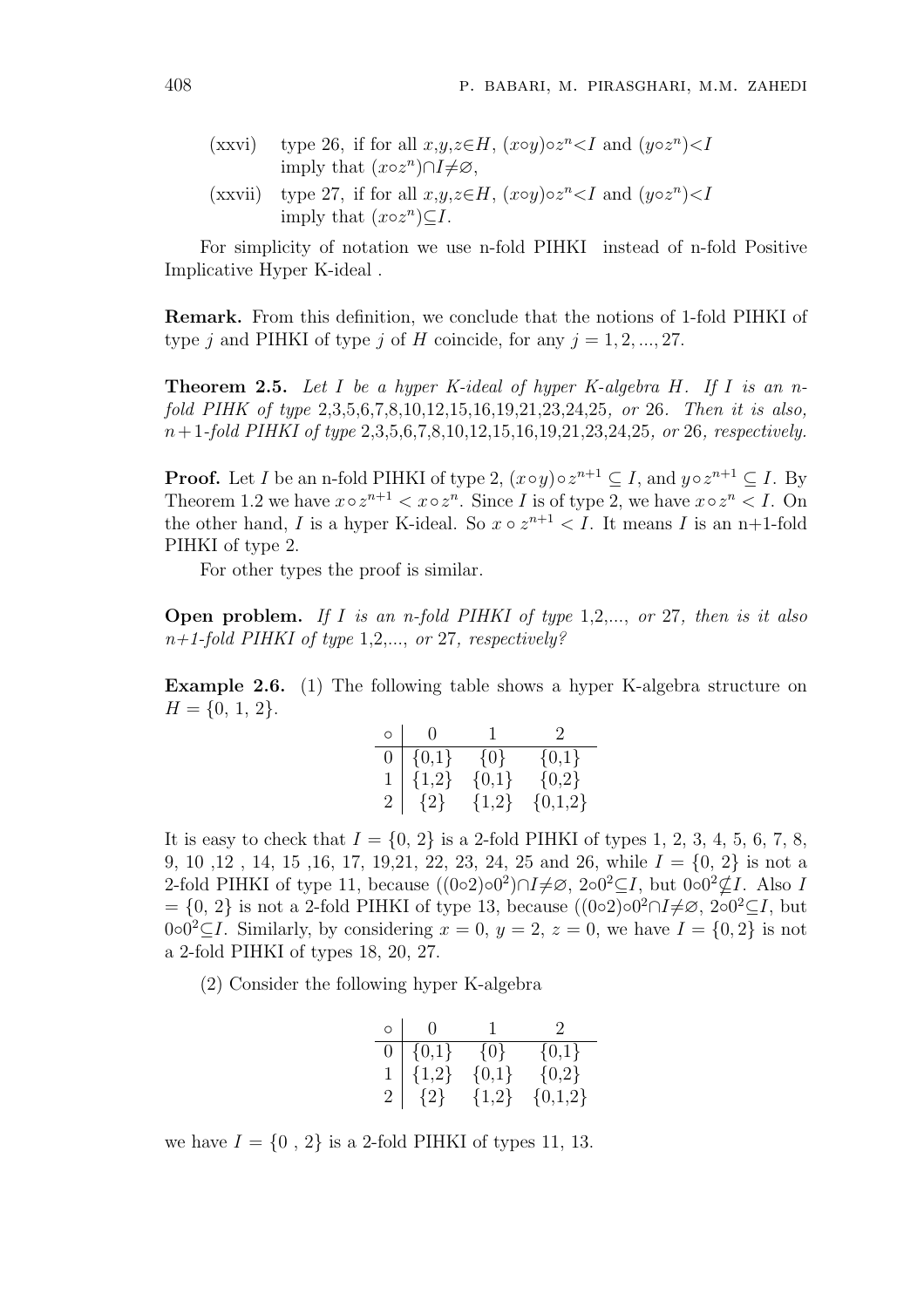(3) Consider the following hyper K-algebra

| O              | $\mathbf{0}$ |         | $\mathcal{D}_{\mathcal{L}}$ |
|----------------|--------------|---------|-----------------------------|
| 0              | $\{0\}$      | $\{0\}$ | $\{0\}$                     |
| $\mathbf{1}$   | ${1}$        | ${0}$   | ${1}$                       |
| $\overline{2}$ | $\{2\}$      | ${0,2}$ | ${0,2}$                     |

It can be checked that  $I = \{0, 2\}$  is a 2-fold PIHKI of types 27.

(4) Let  $(X, *; 0)$  be a BCK-algebra and define a hyper opration " $\circ$ " on X by x∘y={x∗y} for all x, y  $\in X$ . If I is an n-fold positive implicative ideal of the BCK-algebra X, then it is easy to see that  $(I, *; 0)$  is an n-fold PIHKI of types 1, 2, 3,..., or 27.

**Theorem 2.7.** Let I be a non-empty subset of  $H$ . Then the following statements hold:

- (1) If I is n-fold PIHKI of type 4, then I is n-fold PIHKI of types  $1, 6$ ,
- (2) If I is n-fold PIHKI of type 5, then I is n-fold PIHKI of types 2, 6,
- (3) If I is n-fold PIHKI of type 6, then I is n-fold PIHKI of type 3,
- (4) If I is n-fold PIHKI of type 8, then I is n-fold PIHKI of type 7,
- (5) If I is n-fold PIHKI of type 9, then I is n-fold PIHKI of types  $7, 8$ ,
- (6) If I is n-fold PIHKI of type 11, then I is n-fold PIHKI of types 10, 12,
- (7) If I is n-fold PIHKI of type 10, then I is n-fold PIHKI of type 12,
- (8) If I is n-fold PIHKI of type 13, then I is n-fold PIHKI of types 14, 15,
- (9) If I is n-fold PIHKI of type 14, then I is n-fold PIHKI of 15,
- (10) If I is n-fold PIHKI of type 18, then I is n-fold PIHKI of 16, 17,
- (11) If I is n-fold PIHKI of type 17, then I is n-fold PIHKI of type 16,
- (12) If I is n-fold PIHKI of type 20, then I is n-fold PIHKI of type 3,
- (13) If I is n-fold PIHKI of type 21, then I is n-fold PIHKI of type 19,
- (14) If I is n-fold PIHKI of type 24, then I is n-fold PIHKI of type 23,
- (15) If I is n-fold PIHKI of type 22, then I n-fold PIHKI of type 24,
- (16) If I is n-fold PIHKI of type 27, then I is n-fold PIHKI of type 26.

**Proof.** The proof is straightforward.

The following examples show that the converse of the statements of Theorem 2.7 are not true in general.

Example 2.8. The following tables show some hyper K-algebra structures on H  $= \{0, 1, 2\}.$ 

|         | $\circ$   0 |                                     |                                   |
|---------|-------------|-------------------------------------|-----------------------------------|
| $(1)$ : |             | $\boxed{0}$ $\boxed{0}$ $\boxed{0}$ | $\{0\}$                           |
|         |             | $1   \{1\}$ $\{0\}$ $\{1\}$         |                                   |
|         |             |                                     | $2   {2} \{2\}   {0,1} \{0,1,2\}$ |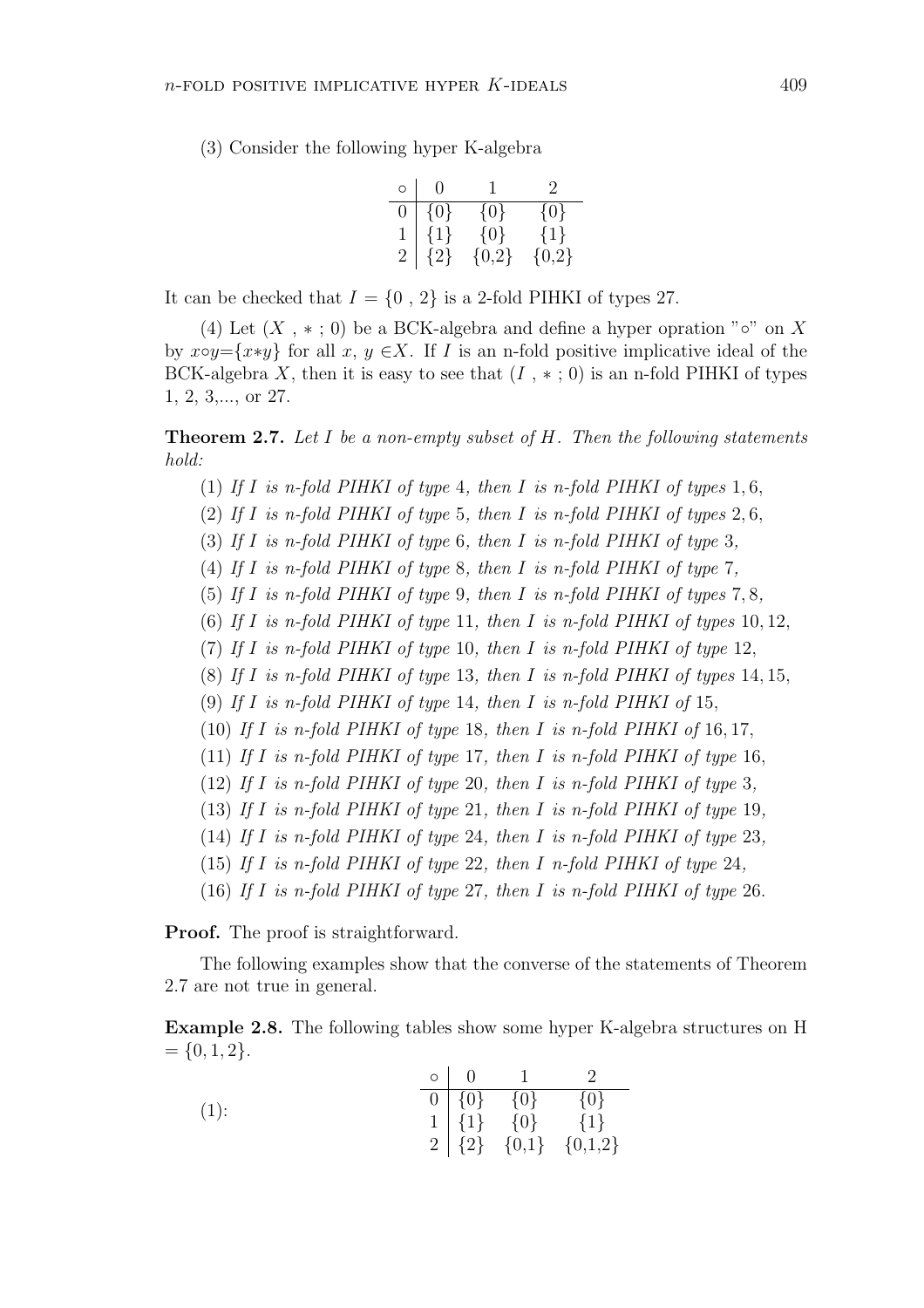We can see that  $I = \{0, 1\}$  is a 2-fold PIHKI of type 6, while I is not a 2-fold PIHKI of type 4, because  $((2 \circ 1) \circ 0^2) \subseteq I$  and  $(1 \circ 0^2) \cap I \neq \emptyset$ , but  $(2 \circ 0^2) \nsubseteq I$ .

|         | $\circ$   $\theta$ |                                 |  |
|---------|--------------------|---------------------------------|--|
| $(2)$ : |                    | $\boxed{0}$ {0} {0,1,2} {0,1,2} |  |
|         |                    | $1   \{1\} \{0,2\} \{1,2\}$     |  |
|         |                    | $2   {2}$ {0,1} {0,1,2}         |  |

We can see that  $I = \{0, 1\}$  is a 2-fold PIHKI of type 7, while I is not a 2-fold PIHKI of type 8, because  $((2 \circ 1) \circ 0^2) \subseteq I$  and  $(1 \circ 0^2) \le I$ , but  $(2 \circ 0^2) \cap I = \emptyset$ . Also I  $= \{0, 1\}$  is not a 2-fold PIHKI of type 9, since  $((2 \circ 1) \circ 0^2) \subseteq I$  and  $(1 \circ 0^2) \le I$ , but  $(2\circ 0^2)\nsubseteq I$ .

| $(3)$ : |  | $0   \{0,1\}$ $\{0\}$ $\overline{\{0,1\}}$                                                             |
|---------|--|--------------------------------------------------------------------------------------------------------|
|         |  | $\begin{array}{c cc}\n1 & \{1,2\} & \{0,1\} & \{0,2\} \\ 2 & \{2\} & \{1,2\} & \{0,1,2\}\n\end{array}$ |
|         |  |                                                                                                        |

 $I = \{0, 2\}$  is a 2-fold PIHKI of type 10, while I is not a 2-fold PIHKI of type 11, because  $((0 \circ 1) \circ 2^2) \cap I \neq \emptyset$  and  $(1 \circ 2^2) \subseteq I$ , but  $(0 \circ 2^2) \subseteq I$ .

|         | $\circ$   0 | $\sim$ 1 $\sim$                 |  |
|---------|-------------|---------------------------------|--|
| $(4)$ : |             | $\boxed{0}$ {0} {0,1,2} {0,1,2} |  |
|         |             | $1   \{1\}$ $\{0,2\}$ $\{1,2\}$ |  |
|         |             | $2   {2} \{0,1\} \{0,1,2\}$     |  |

 $I = \{0, 1\}$  is a 2-fold PIHKI of type 12, while I is not a 2-fold PIHKI of type 11, because  $((2 \circ 1) \circ 0^2) \cap I \neq \emptyset$  and  $(1 \circ 0^2) \subseteq I$ , but  $(2 \circ 0^2) \nsubseteq I$ .

|         | $\circ$   0 |                     |                             |
|---------|-------------|---------------------|-----------------------------|
| $(5)$ : |             | $0 \{0\}$ $\{0\}$   | $\{0\}$                     |
|         |             | $1   \{1\}$ $\{0\}$ | $\{1\}$                     |
|         |             |                     | $2   {2} \{0,1\} \{0,1,2\}$ |

 $I = \{0, 1\}$  is a 2-fold PIHKI of type 15, while I is not a 2-fold PIHKI of type 13, because  $((2 \circ 1) \circ 2^2) \cap I \neq \emptyset$  and  $(1 \circ 2^2) \cap I \neq \emptyset$ , but  $(2 \circ 2^2) \nsubseteq I$ .

|         | $\circ$   $\qquad$   $\qquad$ |                                 |                                   |
|---------|-------------------------------|---------------------------------|-----------------------------------|
| $(6)$ : |                               | $0   \{0,1\}$ $\{0\}$ $\{0,1\}$ |                                   |
|         |                               |                                 | $1   \{1,2\} \{0,1\} \{0,2\}$     |
|         |                               |                                 | 2   $\{2\}$ $\{1,2\}$ $\{0,1,2\}$ |

 $I = \{0, 2\}$  is a 2-fold PIHKI of type 14, while I is not a 2-fold PIHKI of type 13, because  $((0 \circ 1) \circ 2^2) \cap I \neq \emptyset$  and  $(1 \circ 2^2) \cap I \neq \emptyset$ , but  $(0 \circ 2^2) \nsubseteq I$ .

|      |  | $\circ$   0   1   2             |  |
|------|--|---------------------------------|--|
| (7): |  | $\boxed{0}$ {0} {0,1,2} {0,1,2} |  |
|      |  | $1   \{1\} \{0,2\} \{1,2\}$     |  |
|      |  | $2   {2} \{0,1\} \{0,1,2\}$     |  |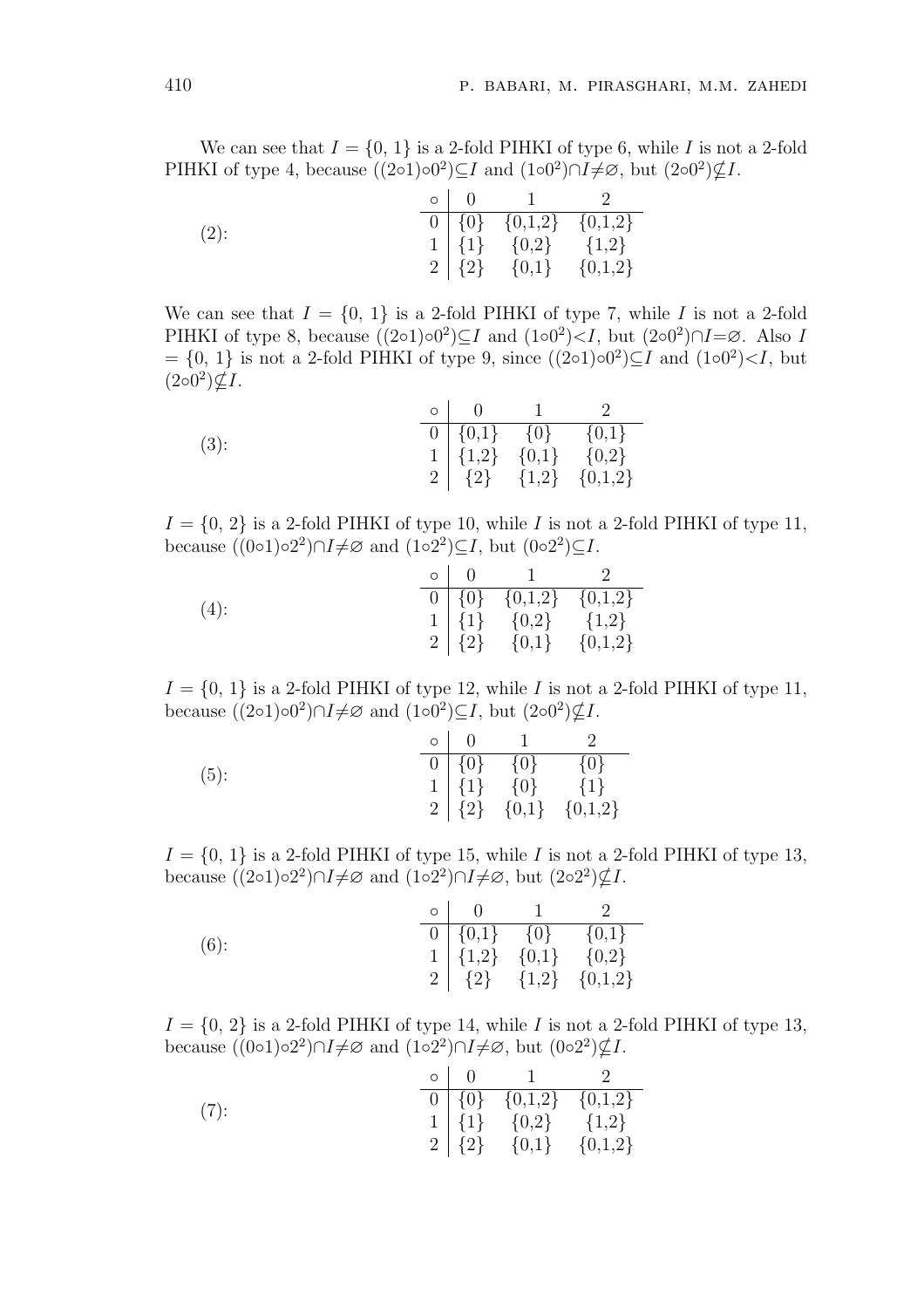$I = \{0, 2\}$  is a 2-fold PIHKI of type 15, while I is not a 2-fold PIHKI of type 14, because

| $((1\circ 2)\circ 0^2)\cap I\neq\emptyset$ and $(2\circ 0^2)\cap I\neq\emptyset$ , but $(1\circ 0^2)\cap I=\emptyset$ . |  |                                                                                                                              |  |
|-------------------------------------------------------------------------------------------------------------------------|--|------------------------------------------------------------------------------------------------------------------------------|--|
|                                                                                                                         |  | $\circ$   0   1   2                                                                                                          |  |
| $(8)$ :                                                                                                                 |  |                                                                                                                              |  |
|                                                                                                                         |  |                                                                                                                              |  |
|                                                                                                                         |  | $\begin{tabular}{c c} 0 & \{0\} & \{0\} & \{0\} \\ 1 & \{1\} & \{0\} & \{1\} \\ 2 & \{2\} & \{0,2\} & \{0,2\} \end{tabular}$ |  |

 $I = \{0, 1\}$  is a 2-fold PIHKI of type 16, while I is not a 2-fold PIHKI of type 18, because  $((2 \circ 1) \circ 2^2) \cap I \neq \emptyset$  and  $(1 \circ 2^2) \cap I \neq \emptyset$ , but  $(2 \circ 2^2) \nsubseteq I$ .

|         |  | $\circ$   0   1   2             |                                                                                                                                                                      |
|---------|--|---------------------------------|----------------------------------------------------------------------------------------------------------------------------------------------------------------------|
| $(9)$ : |  | $0   \{0,1\}$ $\{0\}$ $\{0,1\}$ |                                                                                                                                                                      |
|         |  |                                 | $1   \{1,2\} \{0,1\} \{0,2\}$                                                                                                                                        |
|         |  |                                 | $\begin{bmatrix} 1 & 1 & 1 \\ 2 & 1 & 2 \end{bmatrix}$ $\begin{bmatrix} 1 & 1 & 1 \\ 1 & 1 & 2 \end{bmatrix}$ $\begin{bmatrix} 0 & 1 & 1 \\ 0 & 1 & 1 \end{bmatrix}$ |

We see that  $I = \{0, 2\}$  is a 2-fold PIHKI of type 17, while I is not a 2-fold PIHKI of type 18, because  $((0 \circ 1) \circ 2^2) \cap I \neq \emptyset$  and  $(1 \circ 2^2) \lt I$ , but  $(0 \circ 2^2) \not\subseteq I$ .

|          |  | $\circ$   0   1                 | $\mathcal{L}$ |
|----------|--|---------------------------------|---------------|
| $(10)$ : |  | $0   \{0\} \{0,1,2\} \{0,1,2\}$ |               |
|          |  | $1   \{1\} \{0,2\} \{1,2\}$     |               |
|          |  | $2   {2} \{0,1\} \{0,1,2\}$     |               |

 $I = \{0, 1\}$  is a 2-fold PIHKI of type 16, while I is not a 2-fold PIHKI of type 17, because  $((2 \circ 1) \circ 0^2) \cap I \neq \emptyset$  and  $(1 \circ 0^2) < I$ , but  $(2 \circ 0^2) \cap I = \emptyset$ .

Also we see that  $I = \{0, 1\}$  is a 2-fold PIHKI of type 19, while I is not a 2-fold PIHKI of type 20, becaus  $((2\circ 1)\circ 2^2)\cap I\neq\emptyset$  and  $(1\circ 2^2)\cap I=\emptyset$ , but  $(2\circ 2^2)\nsubseteq I$ .

|          |  | $\circ$ 0 1                     |                                                                                                        |
|----------|--|---------------------------------|--------------------------------------------------------------------------------------------------------|
| $(11)$ : |  | $0   \{0,1\}$ $\{0\}$ $\{0,1\}$ |                                                                                                        |
|          |  |                                 |                                                                                                        |
|          |  |                                 | $\begin{array}{c cc}\n1 & \{1,2\} & \{0,1\} & \{0,2\} \\ 2 & \{2\} & \{1,2\} & \{0,1,2\}\n\end{array}$ |

 $I = \{0, 2\}$  is a 2-fold PIHKI of type 24, while I is not a 2-fold PIHKI of type 22, because  $((1\circ 2)\circ 0^2)\leq I$  and  $(2\circ 0^2)\subseteq I$ , but  $(1\circ 0^2)\nsubseteq I$ .

|          |  | $\circ$   $\qquad$   $\qquad$   $\qquad$   $\qquad$   $\qquad$   $\qquad$   $\qquad$   $\qquad$   $\qquad$   $\qquad$   $\qquad$   $\qquad$   $\qquad$   $\qquad$   $\qquad$   $\qquad$   $\qquad$   $\qquad$   $\qquad$   $\qquad$   $\qquad$   $\qquad$   $\qquad$   $\qquad$   $\qquad$   $\qquad$   $\qquad$ | $\cdot$ |
|----------|--|------------------------------------------------------------------------------------------------------------------------------------------------------------------------------------------------------------------------------------------------------------------------------------------------------------------|---------|
| $(12)$ : |  | $\boxed{0}$ $\boxed{\{0\}$ $\boxed{\{0,1,2\}$ $\boxed{\{0,1,2\}}$                                                                                                                                                                                                                                                |         |
|          |  | $1   \{1\} \{0,2\} \{1,2\}$                                                                                                                                                                                                                                                                                      |         |
|          |  | $2   {2 \choose 2} \{0,1\} \{0,1,2\}$                                                                                                                                                                                                                                                                            |         |

We see that  $I = \{0, 1\}$  is a 2-fold PIHKI of type 25, but I is not a 2-fold PIHKI of type 26, because  $((2 \circ 1) \circ 0^2) < I$  and  $(1 \circ 0^2) < I$ ,  $(2 \circ 0^2) \cap I = \emptyset$ .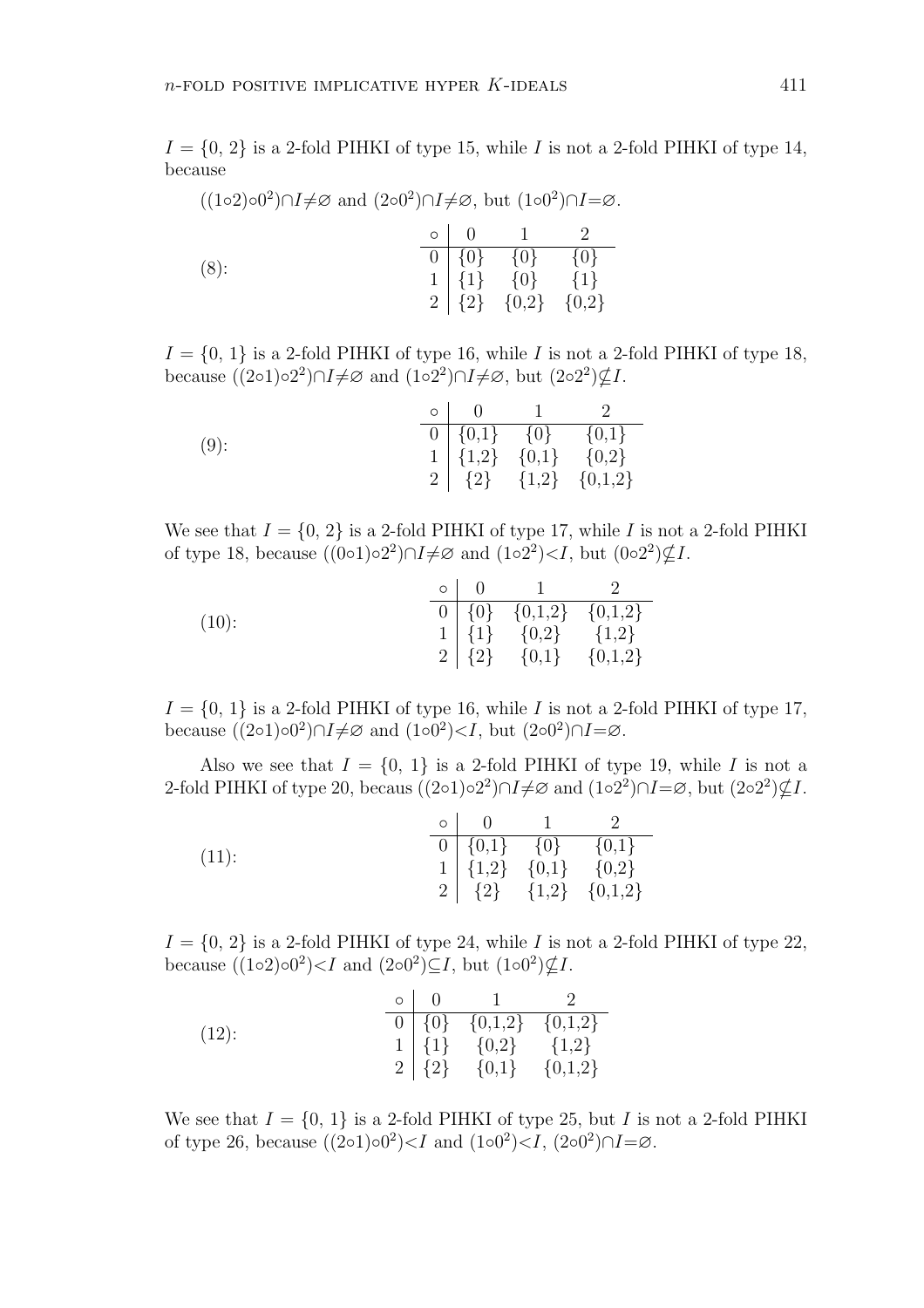(13):  
\n
$$
\begin{array}{c|ccccc}\n & 0 & 1 & 2 \\
\hline\n0 & \{0,1\} & \{0\} & \{0,1\} \\
1 & \{1,2\} & \{0,1\} & \{0,2\} \\
2 & \{2\} & \{1,2\} & \{0,1,2\}\n\end{array}
$$

 $I = \{0, 2\}$  is a 2-fold PIHKI of type 26, while I is not a 2-fold PIHKI of type 27, because  $((0 \circ 1) \circ 2^2) < I$  and  $(1 \circ 2^2) < I$ , but  $(0 \circ 2^2) \not\subseteq I$ .

Also we see that  $I = \{0, 1\}$  is a 2-fold PIHKI of types 2 and 3, while I is not a 2-fold PIHKI of type 1, because  $((2 \circ 1) \circ 0^2) \subseteq I$  and  $(1 \circ 0^2) \subseteq I$ , but  $(2 \circ 0^2) \nsubseteq I$ .

Theorem 2.9. Let I be a hyper K-algebra of H. Then the following statement are equivalent:

- $(1)$   $x \circ y^n < I$ ,
- (2)  $(x \circ y^n) \cap I \neq \emptyset$ .

**Proof.** (1) $\Rightarrow$ (2) Assume x∘y<sup>n</sup><I, then there exist  $a \in I$ , and  $t \in x \circ y^n$  such that t<a. Thus 0∈t∘a. Now, since 0∈I and 0∈0∘a, then t∘a in So t∈I. Hence,  $(x \circ y^n) \cap I \neq \varnothing$ .

 $(2) \Rightarrow (1)$  It is obvious.

Theorem 2.10. Let I be a hyper K-ideal of a hyper K-algebra H. Then the following statements are equivalent:

- (1) I is an n-fold PIHKI of type 14,
- (2) I is an n-fold PIHKI of type 15,
- (3) I is an n-fold PIHKI of type 16,
- (4)  $I$  is an n-fold PIHKI of type 17,
- (5) I is an n-fold PIHKI of type 19,
- (6)  $I$  is an n-fold PIHKI of type 21,
- (7) I is an n-fold PIHKI of type  $25$ ,
- (8) I is an n-fold PIHKI of type 26.

**Proof.** (1)⇒(2) Let I be an n-fold PIHKI of type 14. So for all  $x,y,z \in H$ , if  $((x \circ y) \circ z^n) \cap I \neq \emptyset$ , and  $(y \circ z^n) \cap I \neq \emptyset$ , then  $(x \circ z^n) \cap I \neq \emptyset$ . On the other hand, by Theorem 2.9 we have  $(x \circ z^n) < I$ . Thus *I* is of type 15.

 $(8) \Rightarrow (1)$  Let I be an n-fold PIHKI of type 26. So for all  $x,y,z \in H$ , if  $((x \circ y) \circ z^n) < I$ , and  $y \circ z^n < I$ , then  $(x \circ z^n) \cap I \neq \emptyset$ . Now, by Theorem 2.9 we have  $((x \circ y) \circ z^n) \cap I \neq \emptyset$ , and so,  $(y \circ z^n) \cap I \neq \emptyset$  implies that  $(x \circ z^n) \cap I \neq \emptyset$ . Thus I is of type 14.

The proof of other statements can be obtained by the same way.

**Theorem 2.11.** Let I be a hyper K-ideal of a hyper K-algebra  $H$ . Then the following statements are equivalent:

(1) I is an n-fold PIHKI of type 13,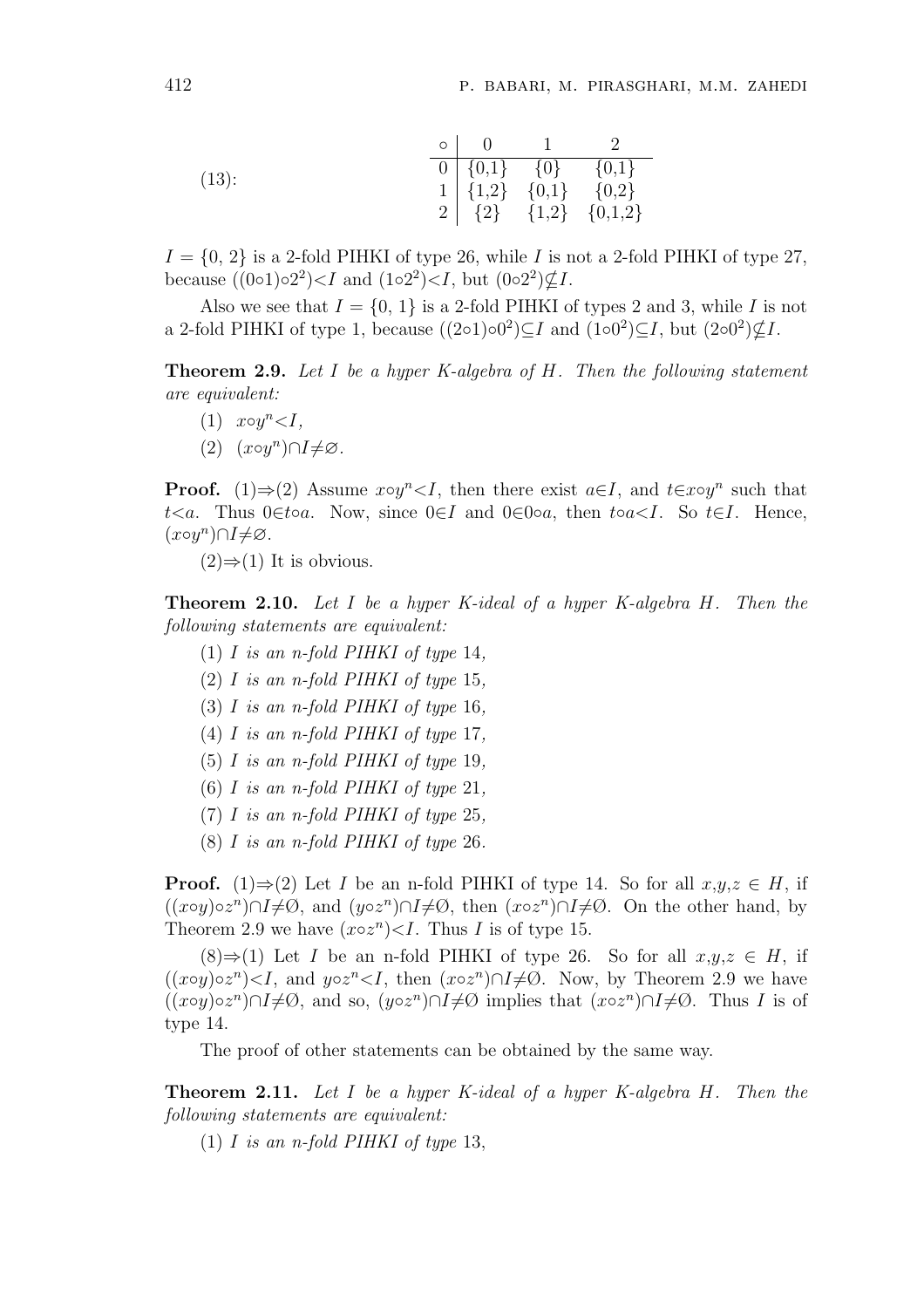- (2) I is an n-fold PIHKI of type 18,
- (3) I is an n-fold PIHKI of type 20,
- (4) I is an n-fold PIHKI of type 27.

**Proof.** By considering Theorem 2.9 the proof is easy.

Theorem 2.12. Let I be a hyper K-ideal of a hyper K-algebra H. Then the following statements are equivalent:

- (1) I is an n-fold PIHKI of type 10,
- (2) I is an n-fold PIHKI of type 23,
- (3)  $I$  is an n-fold PIHKI of type 12,
- (4) I is an n-fold PIHKI of type 24.

**Proof.** By considering Theorem 2.9 the proof is easy.

Theorem 2.13. Let I be a hyper K-ideal of a hyper K-algebra H. Then the following statements hold:

- (1) If I is of type 3' then it is of type  $3,7,8,9,13,14,15,16,17,18,20,26$ , and 27.
- (2) If I is of type  $4'$  then it is of type 3,7,10,12,14,15,16,17,19,21,23,24,25, and 26.

**Proof.** Assume that  $(x \circ y) \circ z^n \subseteq I$  and  $y \circ z^n \leq I$ . Since:

$$
((x \circ z^n) \circ z^n) \circ ((x \circ y) \circ z^n) \prec (x \circ z^n) \circ (x \circ y) \prec (y \circ z^n) \prec I
$$

then

$$
((x \circ z^n) \circ z^n) \circ ((x \circ y) \circ z^n) < I.
$$

Since I is a hyper K-ideal,  $((x \circ z^n) \circ z^n) < I$ . Then by our hypothesis  $x \circ z^n \subseteq I$ , i.e. I is of type 9. Thus, by Theorem 2.7 it is of type 7,8.

By the same way, it can be proved it is of type 27. Thus, by Theorem 2.7 it is of type 26. Other types can be obtained by Theorems 2.11, and 2.7, similarly.

By the same way, and by considering Theorems 2.7, 2.10, and 2.12, it can be proved 2 is true.

**Theorem 2.14.** Let  $0 \in H$  be a right scalar element of a hyper K-algebra H and I be an n-fold PIHKI of type 11,13,14,21,22 or 24. Then I is a hyper K-ideal.

**Proof.** Let  $x,y \in H$ , I be an n-fold PIHKI of type 11,  $(x \circ y) \cap I \neq \emptyset$ , and  $y \in I$ . Since  $0 \in H$  is a right scalar element, we have  $((x \circ y) \circ 0^n) \cap I \neq \emptyset$  and  $\{y\} = y \circ 0 = y \circ 0^n \subseteq I$ . Thus  $\{x\} = x \circ 0 = x \circ 0^n \subseteq I$ , then  $x \in I$ . Therefore I is a hyper K-ideal. The proof of each of the n-fold PIHKI of types 13,14,20,21,22 or 24 is the same.

Example 2.15. (1) The following table shows a hyper K-algebra structure on  $H=\{0, 1, 2\}.$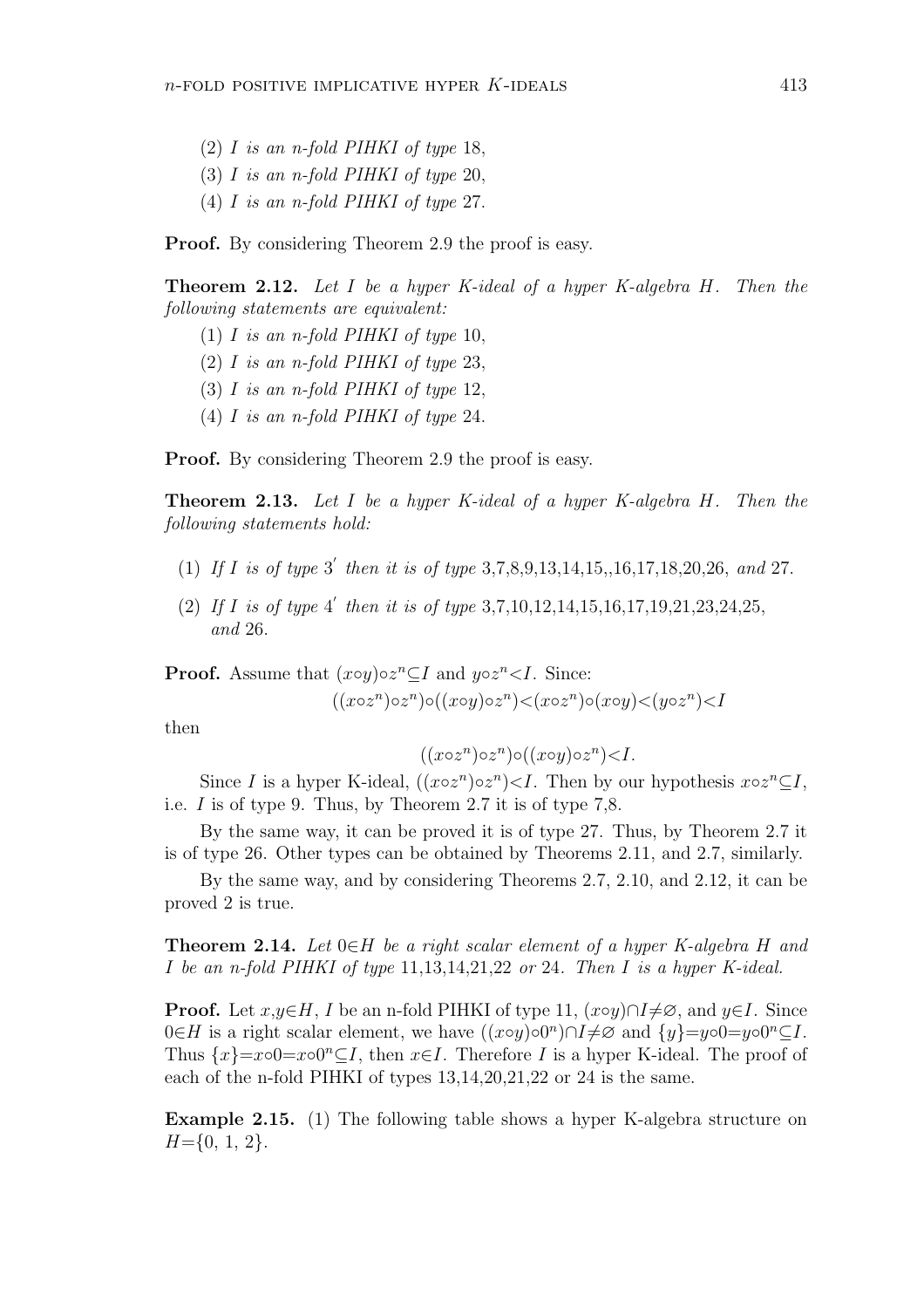| $\circ$   0   | $\begin{array}{ccc} & & 1 & \quad & 2 \end{array}$ |           |
|---------------|----------------------------------------------------|-----------|
| $0   \{0,1\}$ | ${0,1,2}$                                          | ${0,1,2}$ |
|               | $1   \{1\}$ $\{0,1\}$ $\{1,2\}$                    |           |
| $2   \{1,2\}$ | $\{0,1,2\}$                                        | ${0,1,2}$ |

Then  $I = \{0, 1\}$  is an n-fold PIHKI of type 21, for any  $n \in N$ , while I is not a hyper K-ideal, because  $(2∘1)∩I\neq\emptyset$ , and  $1∈I$ , but  $2\notin I$ . Also we see that  $0∈H$ is not a right scalar element.

(2) Consider the following hyper K-algebra

| $\circ$        | $\left( \right)$ |         | $\mathcal{D}$ |
|----------------|------------------|---------|---------------|
| 0              | $\{0,1\}$        | $\{0\}$ | ${0,1}$       |
|                | ${1,2}$          | ${0,1}$ | ${0,2}$       |
| $\overline{2}$ | $\{2\}$          | ${1,2}$ | ${0,1,2}$     |

We see that  $0\in H$  is not a right scalar element and  $I = \{0, 2\}$  is an n-fold PIHKI of types 11, 14, 22, and 24, for any  $n \in N$ , while I is not a hyper K-ideal, because (1◦2)∩ $I\neq\emptyset$ , and  $2\in I$ , but  $1 \notin I$ .  $I = \{0, 1\}$  is an n-fold PIHKI of type 13, for any  $n\in\mathbb{N}$ , while I is not a hyper K-ideal, because  $(2\circ 1)\cap I\neq\emptyset$ , and  $1\in I$ , but  $2 \notin I$ .

Note that Example 2.15 shows the condition  $0\in H$  is a right scalar is necessary in Theorem 2.14.

**Theorem 2.16.** Let  $0 \in H$  be a right scalar element of a hyper K-algebra H and I be closed. If I is an n-fold PIHKI of type 12, 15, 16, 19 or 23, then I is a weak hyper K-ideal.

**Proof.** Let I be an n-fold PIHKI of type 12,  $x,y \in H$ ,  $(x \circ y) \subseteq I$  and  $y \in I$ . Since  $0 \in H$ is a right scalar element,  $((x \circ y) \circ 0^n) \cap I \neq \emptyset$  and  $(y \circ 0) \subseteq I$  imply that  $(x \circ 0^n) < I$ . So there exists  $i \in I$  such that  $x \circ 0^n < i$ . Therefore  $(x \circ 0^{n-1}) \circ i < 0$ . Thus, there exists  $k \in (\infty 0^{n-1})$ oi such that  $k < 0$ . Hence, by  $0 < k$  we have  $k = 0$ , i.e.  $0 \in (\infty 0^{n-1})$ oi. It means  $x\circ 0^{n-1} < i$ . Repeatedly using this way it follows  $x < i$ . Now since I is closed, we obtain that  $x \in I$ . Therefore I is a weak hyper K-ideal. The proof of each of the n-fold PIHKI of types 15, 16, 19, or 23 is the same.

**Theorem 2.17.** Let  $0 \in H$  be a right scalar element of a hyper K-algebra H and I be an n-fold PIHKI of type 18, 20, 26 or 27. Then I is a weak hyper K-ideal.

Proof. The proof is similar to the proof of Theorem 2.16.

Example 2.18. Consider the following hyper K-algebra

| $\circ$        | $\Omega$  | $\mathbf{I}$ | $\mathcal{L}$ |
|----------------|-----------|--------------|---------------|
| 0              | $\{0,1\}$ | $\{0\}$      | $\{0,1\}$     |
|                | ${1,2}$   | ${0,1}$      | ${0,2}$       |
| $\overline{2}$ | ${2}$     | ${1,2}$      | ${0,1,2}$     |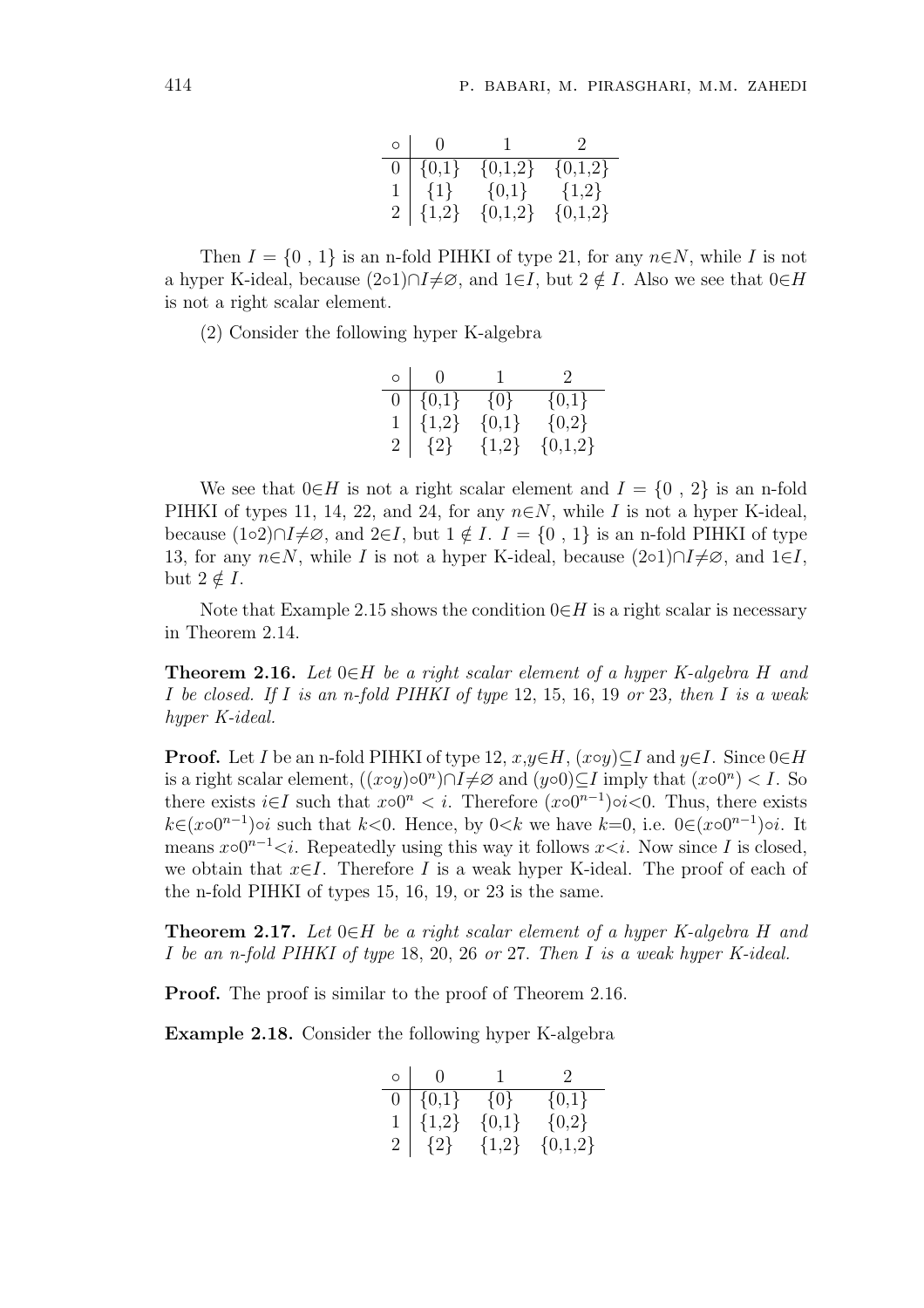**Definition 2.19.** Let H be a hyper K-algebra and  $I\subseteq H$  and  $a\in I$ . We define  $I_{a^n} = \{ x \in H \mid (x \circ a^n) \cap I \neq \emptyset \}$ .

**Theorem 2.20.** Let H be a hyper K-algebra. Then I is an n-fold PIHKI of type 14 if and only if for all  $a \in H$ ,  $I_{a^n}$  is a hyper K-ideal.

**Proof.** Let for all  $x,y,a \in H$ ,  $((x \circ y) \cap I_{a^n}) \neq \emptyset$ ,  $y \in I_{a^n}$ . Then  $((x \circ y) \circ a^n) \cap I \neq \emptyset$ ,  $(y \circ a^n) \cap I \neq \emptyset$ . Since *I* is an n-fold PIHKI of type 14,  $(x \circ a^n) \cap I \neq \emptyset$ . Therefore  $x \in I_{a^n}$ , i.e. I is a hyper K-ideal.

Conversely, let for all  $x,y,a \in H$ ,  $((x \circ y) \circ a^n) \cap I \neq \emptyset$  and  $(y \circ a^n) \cap I \neq \emptyset$ . Then,  $x \circ y \subseteq I_{a^n}$ . So, by Theorem 2.9  $x \circ y \leq I_{a^n}$ . Now, since  $y \in I_{a^n}$  and  $I_{a^n}$  is a hyper K-ideal, we obtain  $x \in I_{a^n}$ . Thus,  $(x \circ a^n) \cap I \neq \emptyset$ , i.e. *I* is an n-fold PIHKI of type 14.

#### 3. n-fold positive implicative hyper K-ideals in simple hyper K-algebras

In this part  $(H, \circ, 0)$  is a simple hyper K-algebra, unless otherwise is stated.

Theorem 3.1. Let  $0 \in I \subseteq H$ . Then

- (i) I is an n-fold PIHKI of type 2 if and only if I is an n-fold PIHKI of type 3,
- (ii) I is an n-fold PIHKI of type 4 if and only if I is an n-fold PIHKI of type 9,
- (iii) I is an n-fold PIHKI of type 5 if and only if I is an n-fold PIHKI of type  $6(7,8)$ ,
- (iv) I is an n-fold PIHKI of type 11 if and only if I is an n-fold PIHKI of type 22,
- (v) I is an n-fold PIHKI of type 10 if and only if I is an n-fold PIHKI of type 12(23,24),
- (vi) I is an n-fold PIHKI of type 13 if and only if I is an n-fold PIHKI of type 18(20,27),
- (vii) I is an n-fold PIHKI of type 14 if and only if I is an n-fold PIHKI of type 15(16,17,19,21,25,26).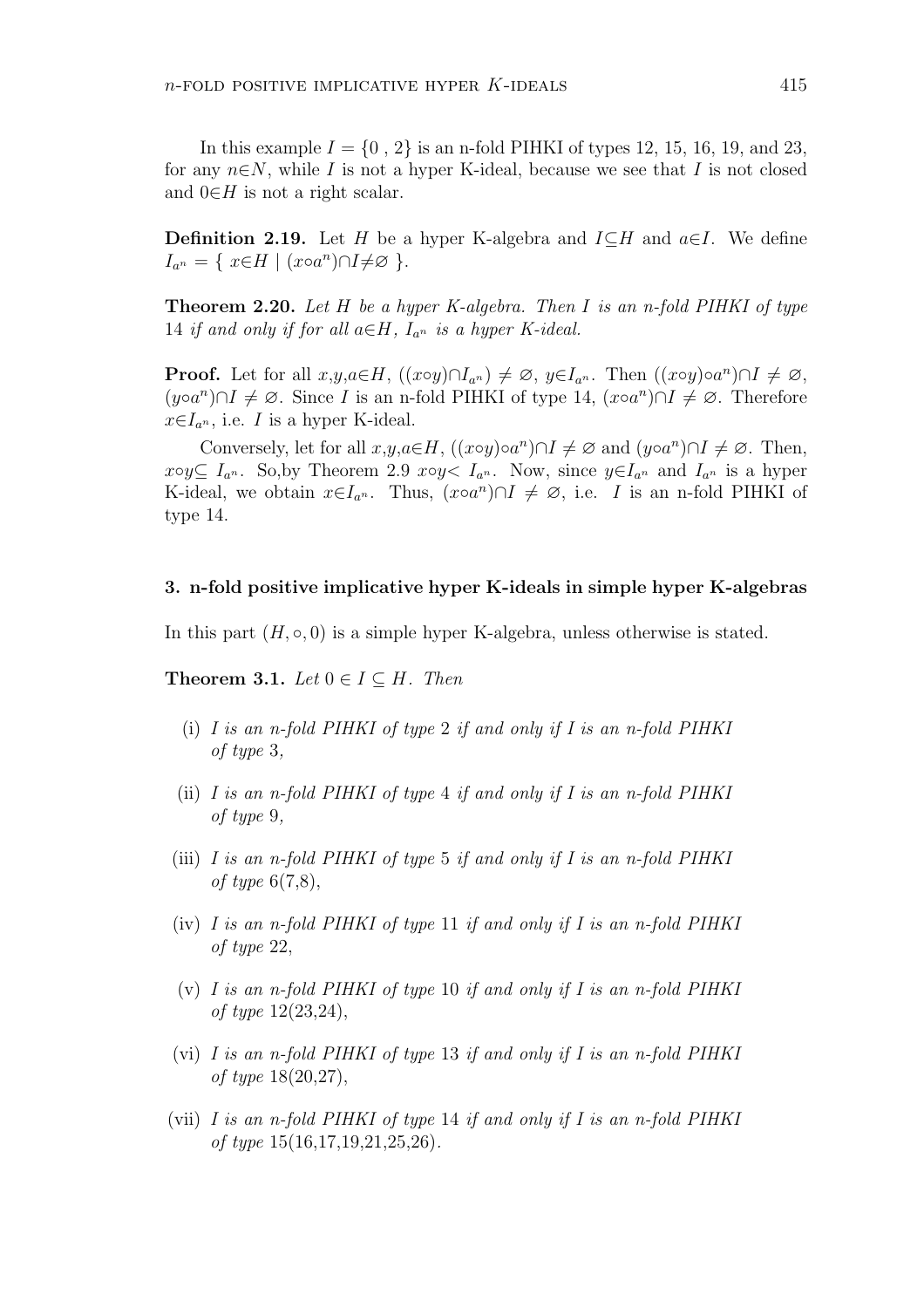Proof. The proof follows from Definition 2.4 and Theorem 1.11.

**Theorem 3.2.** Let  $a \in H - \{0\}$  and  $I = H - \{a\}$  be a hyper K-ideal. Then I is an n-fold PIHKI of type  $25(14,15,16,17,19,21,26)$  if and only if  $|a \circ b^n| = 1$ , for all  $b \in I$ .

**Proof.** Let I be an n-fold PIHKI of type 25. Then we prove that  $|a \circ b^n| = 1$ , for all  $b \in I$ . On the contrary, let  $|a \circ b^n| > 1$ , for some  $b \in I$ . By Theorem 1.11(ii) we have  $a \in a \circ b^n$ . So there exists  $c \in H - \{a\}$  such that  $c \in a \circ b^n$ . Thus  $(a \circ 0) \circ b^n = (a \circ b^n) \circ 0 < I$  and  $0 \circ b^n < I$  imply that  $a \circ b^n < I$ . It means  $(a \circ b) \circ b^{n-1} < I$ . So  $(a \circ b) \circ b^{n-1} < I$  and  $b \circ b^{n-1} < I$  imply that  $a \circ b^{n-1} < I$ . Repeatedly using this way it follows  $a \circ b < I$ . Since I is a hyper K-ideal and  $b \in I$  we have  $a \in I$ , which is a contradiction. Therefore  $|a \circ b^n| = 1$ , for all  $b \in I$ .

Conversely, let  $|a \circ b^n| = 1$ , for all  $b \in I$ . We show that I is an n-fold PIHKI of type 25. On the contrary, let  $(x \circ y) \circ z^n < I$  and  $y \circ z^n < I$ , but  $x \circ z^n \not\leq I$ , for some  $x, y, z \in H$ .  $x \circ z^n \nless I$  implies that  $x \neq z$ . By Theorem 1.11(ii)  $x \in x \circ z$ . Thus by hypothesis we obtain  $x = a$ . If  $x = y$ , then  $y \circ z^n = a \circ z^n = \{a\} \nleq I$ , which is a contradiction. If  $x \neq y$ , then  $(x \circ y) \circ z^n = a \circ z^n = \{a\} \not\leq I$ , which is a contradiction. Therefore I is an n-fold PIHKI of type 25.

**Theorem 3.3.** Let Let  $a \in H - \{0\}$  and  $I = H - \{a\}$ . If I is an n-fold PIHKI of type 27(13,18,20), then

- (i)  $|a \circ b^n| = 1$ , for all  $b \in I$ ,
- (ii)  $b \circ c^n \neq H$ , for all  $b, c \in H$ .

**Proof.** (i) On the contrary, let  $|a \circ b^n| > 1$ , for some  $b \in I$ . Then there exists  $t \in H - \{a\}$  such that  $t \in a \circ b^n$ . So  $(a \circ t) \circ b^n < I$ . Thus  $(a \circ t) \circ b^n < I$  and  $t \circ b^n < I$  imply that  $a \circ b^n \subseteq I$ , which is a contradiction. Because By Theorem 1.11(ii)  $a \in a \circ b^n \subseteq I$  and so  $a \in I$ . Therefore  $|a \circ b^n| = 1$ , for all  $b \in I$ .

(ii) If there exist  $b, c \in H$  such that  $b \circ c^n \neq H$ , then  $(b \circ 0) \circ c^n < I$  and  $o \circ c^n < I$  imply that  $H = b \circ c^n \subseteq I$ , which is impossible. Therefore  $b \circ c^n \neq H$ , for all  $b, c \in H$ .

The following example shows that the converse of the above theorem is not true in general.

Example 3.4. The following table shows a simple hyper K-algebra structure on  $H = \{0, 1, 2, 3\}.$ 

| $\circ$        | $\overline{0}$ | $\mathbf{1}$ | $\mathcal{L}$ | $\mathcal{B}$ |
|----------------|----------------|--------------|---------------|---------------|
| $\overline{0}$ | ${0}$          | $\{0\}$      | ${0,2}$       | $\{0\}$       |
|                | $\{1\}$        | $\{0\}$      | ${1,2}$       | $\{1\}$       |
| 2 <sup>1</sup> | ${2}$          | $\{2\}$      | $\{0\}$       | ${2}$         |
| 3 <sup>1</sup> | $\{3\}$        | $\{3\}$      | ${2,3}$       | $\{0\}$       |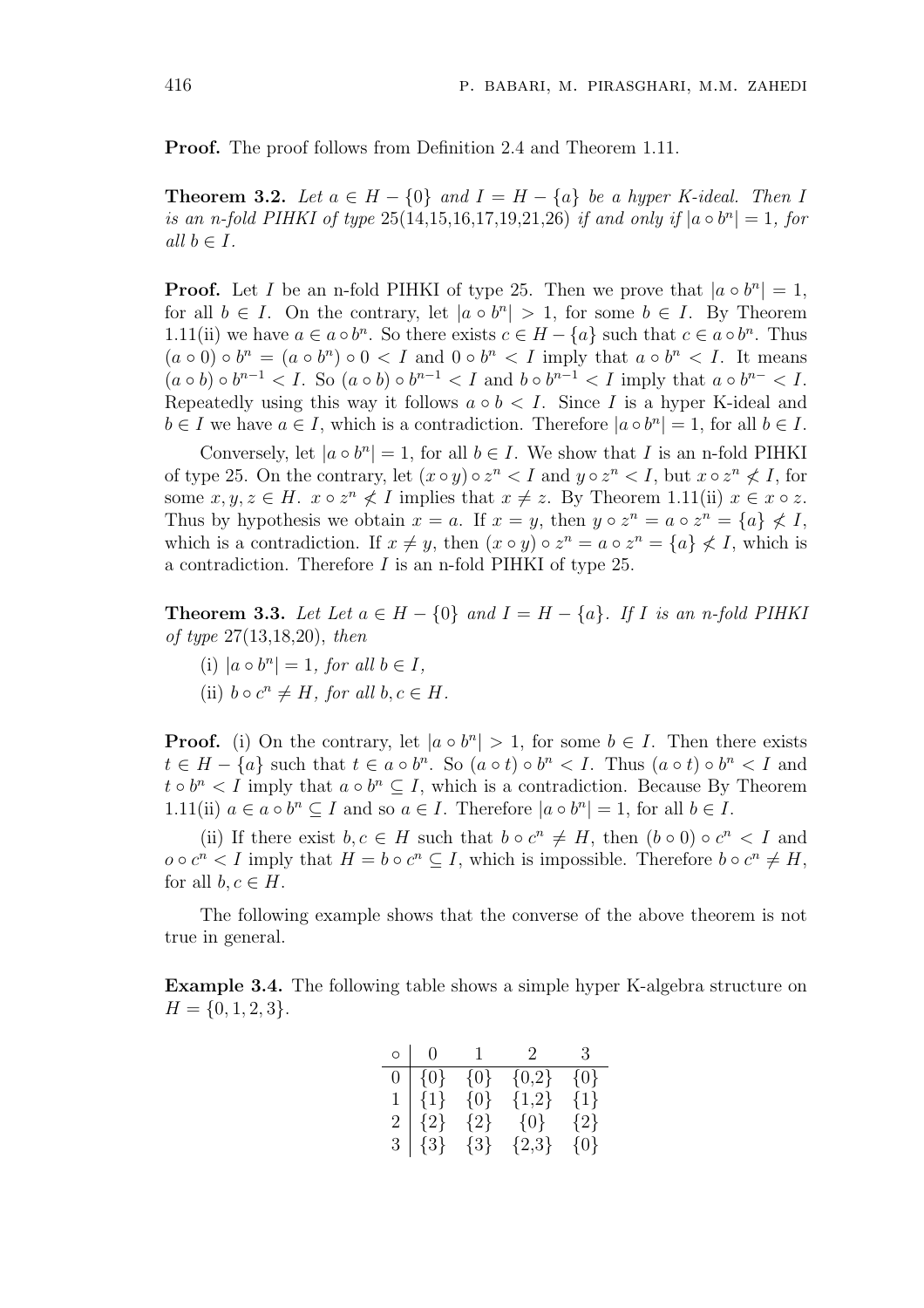We can see that  $2 \circ b^2 = \{2\}$ , for all  $b \in H - \{2\}$ , and  $b \circ c^2 \neq H$ , for all  $b, c \in H$ , but  $I = H - \{2\}$  is not a 2-fold PIHKI of type 27. Because  $(200) \circ 2^2 < I$ and  $0 \circ 2^2 < I$ , while  $2 \circ 2^2 = \{0, 2\} \nsubseteq I$ .

**Theorem 3.5.** Let  $a \in H - \{0\}$  and  $I = H - \{a\}$ . Then I is an n-fold PIHKI of type  $10(12, 23, 24)$  if and only if  $|a \circ b^n| = 1$ , for all  $b \in I$ .

**Proof.** The proof is similar to the proof of Theorem 3.2, by imposing some modifications.

**Theorem 3.6.** Let  $a \in H - \{0\}$  and  $I = H - \{a\}$ . If  $|a \circ b^n| = 1$ , for all  $b \in I$ , then I is an n-fold PIHKI of type  $6(5, 7, 8)$ .

**Proof.** Let  $(x \circ y) \circ z^n \subseteq I$ , and  $(y \circ z^n) < I$ . We show that  $x \circ z^n < I$ . If  $x = z$ , it is clear that  $x \circ z^n < I$ . Now let  $x \neq z$ . Consider two cases: case(1):  $x \neq a$ , and case(2):  $x = a$ . Case(1): By Theorem 1.11(ii) we obtain  $x \in x \circ z^n$ and so  $x \circ z^n$  < I. case(2): We consider the following two sub-cases and show that  $(x \circ y) \circ z^n \nsubseteq I$  or  $y \circ z \nless I$ .

case(*i*'):  $y = x$  implies that  $\{a\} = y \circ z^n = x \circ z^n = a \circ z^n \not\leq I$ .

case(ii'):  $y \neq x$  implies that  $\{a\} = (x \circ y) \circ z^n \nsubseteq I$ . Therefore I is an n-fold PIHKI of type 7.

The following example shows that the converse of the above theorem is not true in general.

Example 3.7. The following table shows a simple hyper K-algebra structure on  $H = \{0, 1, 2, 3\}.$ 

| $\circ$        | $\left( \right)$ | $\mathbf{I}$ | $\mathcal{L}$ | -3      |
|----------------|------------------|--------------|---------------|---------|
| 0.             | $\{0\}$          | $\{0\}$      | ${0,2}$       | $\{0\}$ |
|                | $\{1\}$          | $\{0\}$      | ${1,2}$       | $\{1\}$ |
| $\overline{2}$ | ${2}$            | $\{2\}$      | ${0}$         | ${2}$   |
| 3 <sup>2</sup> | $\{3\}$          | $\{3\}$      | ${2,3}$       | $\{0\}$ |

We can see that  $I = H - \{1\}$  is an n-fold PIHKI of type 5,6,7 and 8, but  $|1 \circ 2^n| \neq 1.$ 

**Theorem 3.8.** Let  $a \in H - \{0\}$  and  $I = H - \{a\}$ . Then I is an n-fold PIHKI of type  $10(12, 14, 15, 16, 17, 19, 21, 23, 24, 25, 26)$  if and only if I is a hyper K-ideal of H.

Proof. The proof follows from Theorems 3.2 and 3.5.

### References

[1] BOROMAND SAEID, A., BORZOOEI, R.A. and ZAHEDI, M.M., (Weak) implicative hyper K-Ideal, Bull. Korean Mathematics Soc., 40 (2003), 123- 1377.